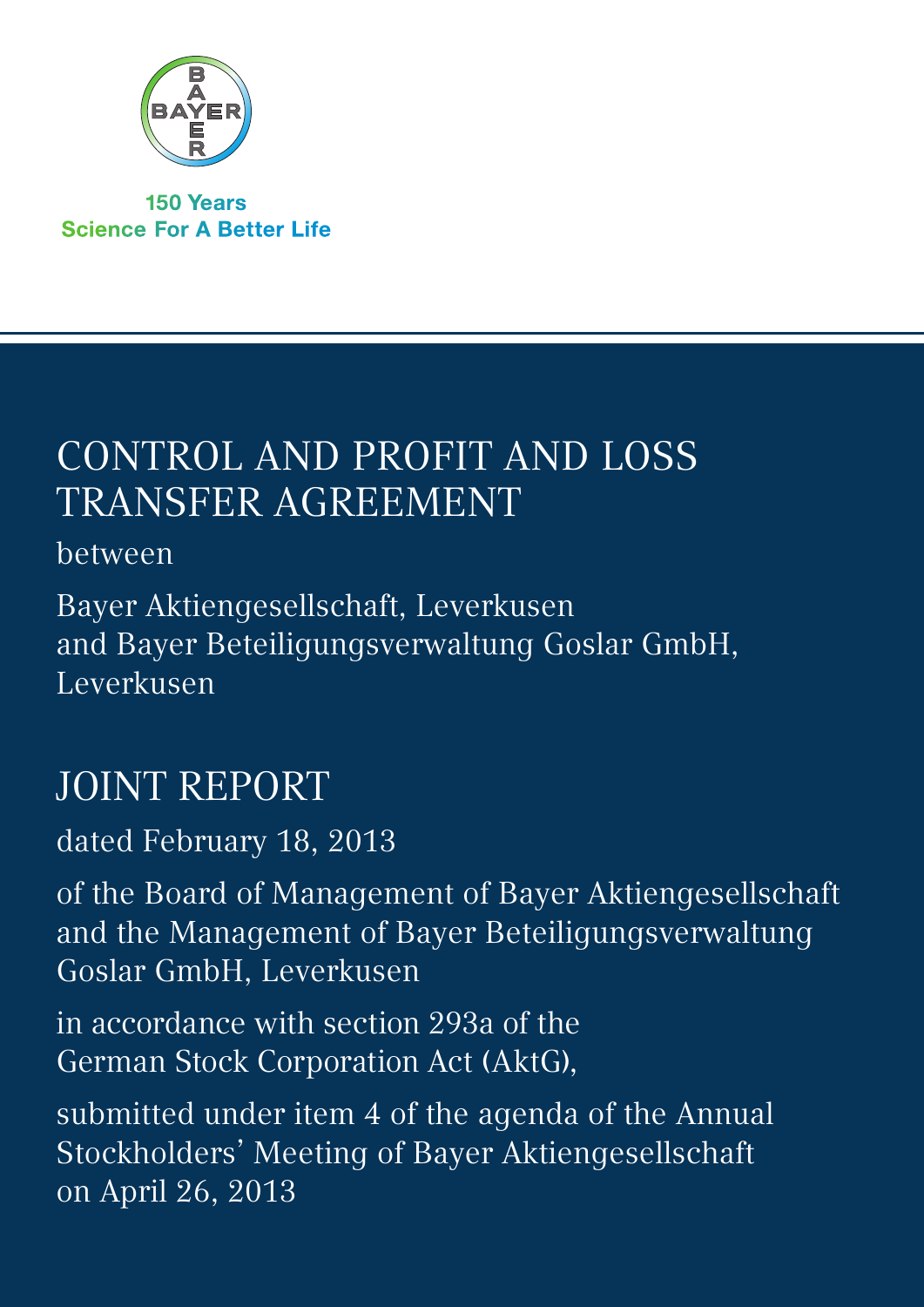Publisher: Bayer Aktiengesellschaft 51368 Leverkusen Germany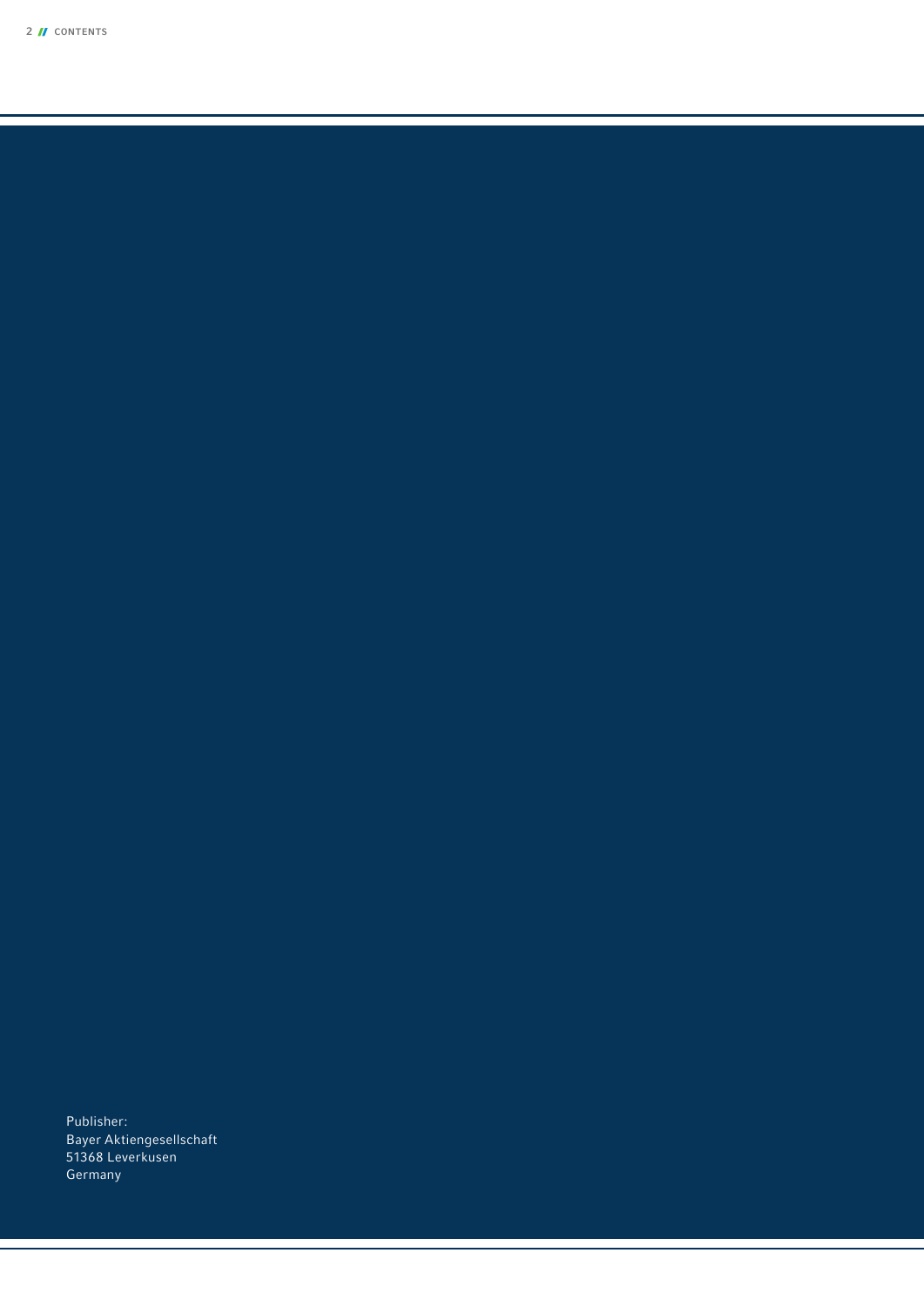# **Contents**

## Control and Profit and Loss Transfer Agreement

between Bayer Aktiengesellschaft, Leverkusen and Bayer Beteiligungsverwaltung Goslar GmbH, Leverkusen 4

| § 1 Management                        | Δ |
|---------------------------------------|---|
| § 2 Profit Transfer                   | Δ |
| § 3 Absorption of Losses              | 5 |
| <b>§4</b> Effective Date and Duration | 5 |
| § 5 Other Provisions                  | 5 |

### Joint Report

of the Board of Management of Bayer Aktiengesellschaft, Leverkusen and the Management of Bayer Beteiligungsverwaltung Goslar GmbH 6 1. Conclusion of the Agreement, Effective Date 6 2. Parties to the Agreement **6** 

- 3. Explanation of the Control and Profit and Loss Transfer Agreement **7** 2008 7
- 4. Economic Importance and Purpose of the Control and Profit and Loss Transfer Agreement 8 5. Alternatives to Concluding the Control and
	- Profit and Loss Transfer Agreement 9

## Financial Statements of Bayer Beteiligungsverwaltung Goslar GmbH\*

| <b>Financial Statements 2010</b>        | 10 |
|-----------------------------------------|----|
| <b>Statements of Financial Position</b> | 10 |
| <b>Income Statement</b>                 | 11 |
| <b>Assets</b>                           | 12 |
| Depreciation and write-downs of assets  | 12 |
| <b>Notes</b>                            | 12 |
|                                         |    |
|                                         |    |

## Financial Statements 2011 14

| <b>Statements of Financial Position</b> | 14 |
|-----------------------------------------|----|
| <b>Income Statement</b>                 | 15 |
| <b>Assets</b>                           | 16 |
| Depreciation and write-downs of assets  | 16 |
| <b>Notes</b>                            | 16 |
| Financial Statements 2012               | 18 |
|                                         | 18 |
| <b>Statements of Financial Position</b> |    |
| <b>Income Statement</b>                 | 19 |
| <b>Assets</b>                           | 20 |
| Depreciation and write-downs of assets  |    |

**Notes** 22

\* The Bayer AG financial statements for 2010, 2011 and 2012 are available on the internet at www.bayer.com/ stockholders-meeting; this also applies to the respective management reports of Bayer AG contained in the annual reports. You can also order the printed versions of the Bayer AG financial statements and the Bayer Annual Reports for these years by email (serviceline@bayer.com). Bayer Beteiligungsverwaltung Goslar GmbH does not prepare a management report.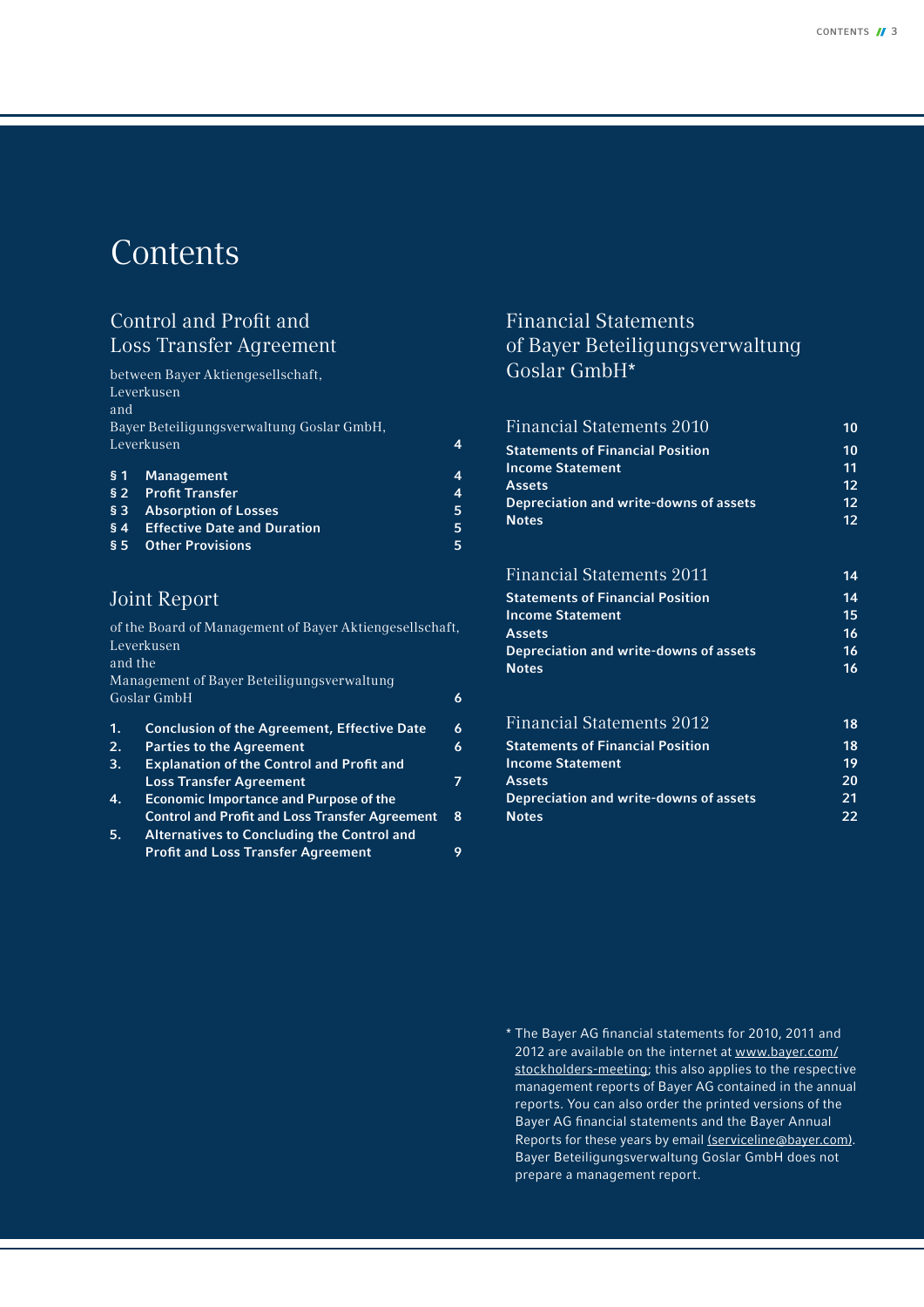# CONTROL AND PROFIT AND Loss Transfer Agreement

between

Bayer Aktiengesellschaft, Leverkusen ("BAYER"),

and

Bayer Beteiligungsverwaltung Goslar GmbH ("BBVG")

#### § 1. Management

- (1) BBVG places the management of its company under the control of BAYER. BAYER is thus entitled to issue instructions to the Management of BBVG with regard to the management of the company.
- (2) BAYER shall only exercise its right to issue instructions through the Board of Management. Any instruction must be issued in writing.

#### § 2. Profit Transfer

- (1) BBVG undertakes to transfer its entire profit to BAYER. Section 301 of the German Stock Corporation Act (AktG), as amended, shall apply with the necessary modifications. This obligation shall apply for the first time to the entire profit of the fiscal year in which this Agreement enters into force.
- (2) BBVG may transfer amounts from its net income for the year to other retained earnings (section 272(3) of the German Commercial Code (HGB)) with BAYER's consent to the extent that this is permissible under commercial law and is economically justified, based on prudent business judgment. Other retained earnings created during the course of the Agreement in accordance with section 272(3) of the HGB shall be released if required by BAYER and shall be used to offset the net loss for any year or be transferred as profit. The transfer of amounts resulting from the reversal of other retained earnings in accordance with section 272(3) of the HGB created before the commencement of this Agreement or from capital reserves is excluded.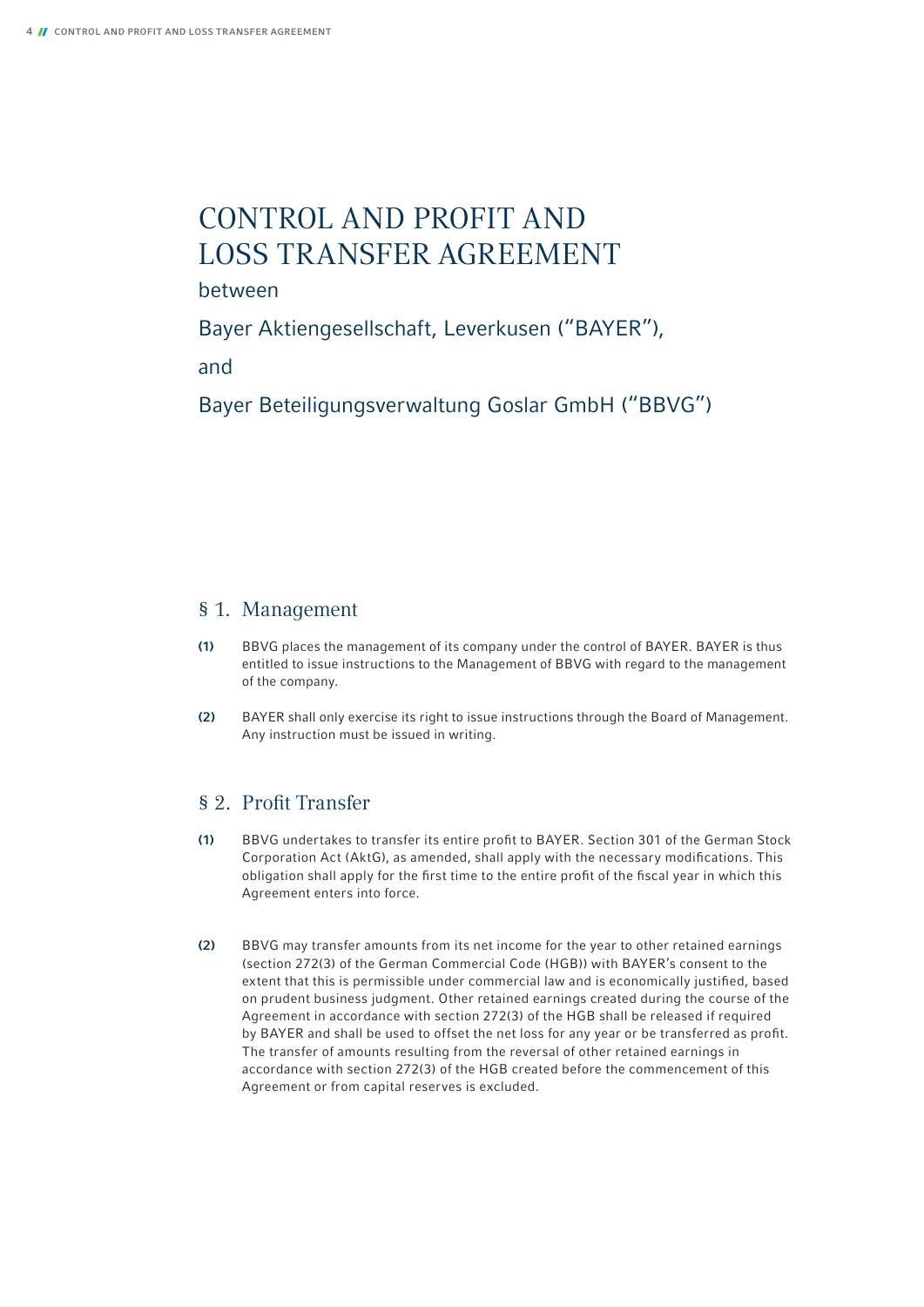#### § 3. Absorption of Losses

BAYER is required to absorb the losses of BBVG in accordance with section 302 of the AktG, as amended. This obligation shall apply for the first time to any net loss incurred in the fiscal year in which this Agreement enters into force.

#### § 4. Effective Date and Duration

- (1) This Agreement requires the approval of the Annual Stockholders' Meeting of BBVG and the Annual Stockholders' Meeting of BAYER.
- (2) The Agreement shall take effect upon entry in the commercial register at the domicile of BBVG and shall apply retroactively for the period from the start of the fiscal year in which the entry was made, except for the right to issue instructions. The right to issue instructions can only be exercised after the Agreement has been entered in the commercial register at the domicile of BBVG.
- (3) The Agreement can be terminated with regular notice of termination effective at the end of a calendar year, giving six months' notice, but for the first time as of the end of the fiscal year that ends at least five years after the beginning of the fiscal year in which the Agreement takes effect. If the Agreement is not terminated, it shall be automatically extended by one fiscal year in each case, subject to the same notice period.
- (4) The right to terminate the Agreement for good cause without compliance with any notice period is not affected. In particular, BAYER is entitled to terminate the Agreement for good cause if it is no longer the majority shareholder in BBVG, another shareholder has acquired a stake in BBVG, or one of the cases set out in administrative order R 60 (6) sentence 2 of the German Corporate Income Tax Guidelines (KStR) of 2004 or an administrative order replacing it applies. Good cause for extraordinary termination shall also extend to, in particular, the merger, split-off, or liquidation of one of the Parties.

### § 5. Other Provisions

The ineffectiveness or unenforceability of one or more provisions of this Agreement does not affect the validity of the remaining provisions.

Leverkusen, February 18, 2013 Schönefeld, February 18, 2013

Bayer AG Bayer Beteiligungsverwaltung Goslar GmbH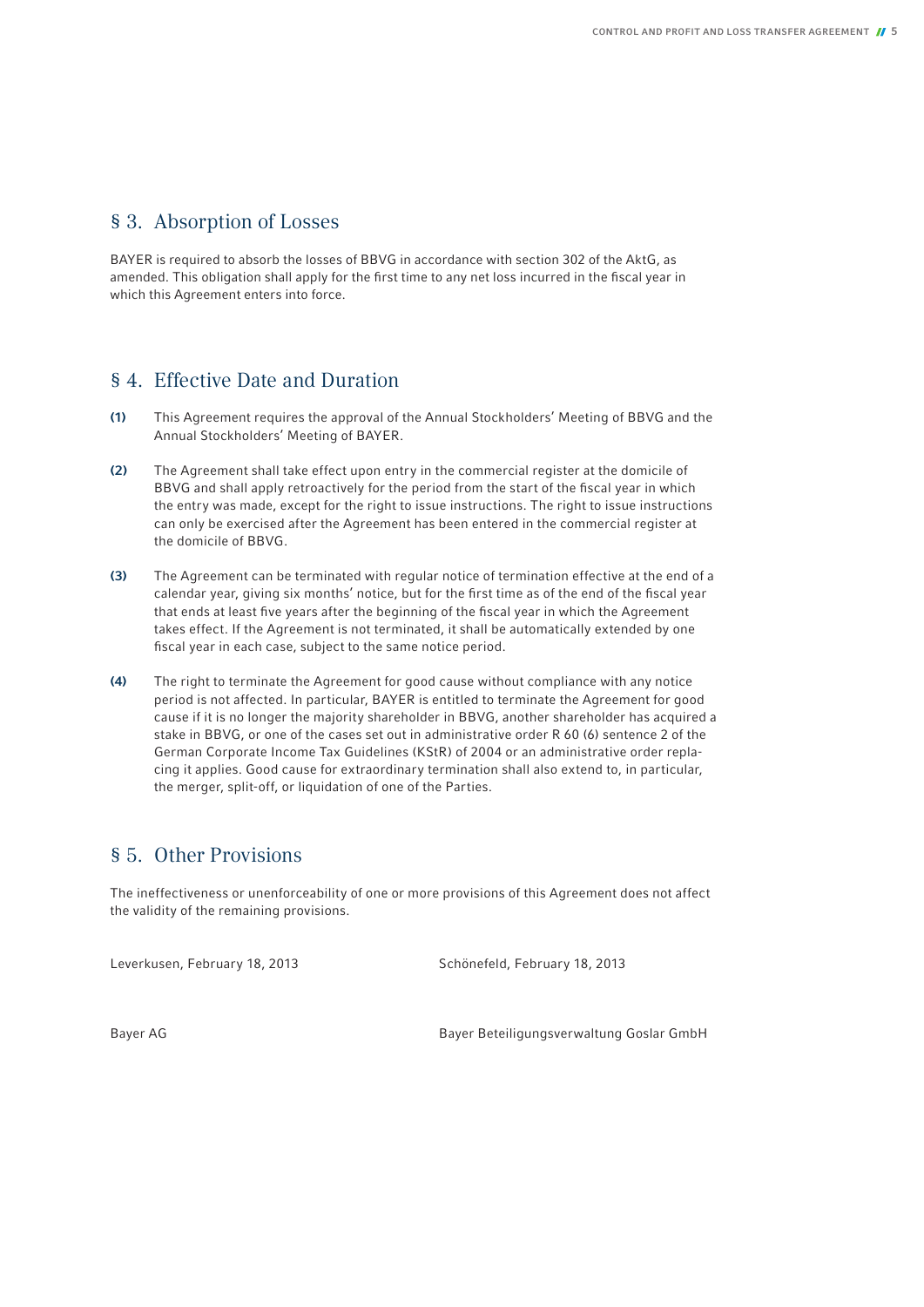# JOINT REPORT

of the Board of Management of Bayer Aktiengesellschaft, Leverkusen ("Bayer")

and the

Management of Bayer Beteiligungsverwaltung Goslar GmbH, Leverkusen ("BBVG"), on the Control and Profit and Loss Transfer Agreement between Bayer and BBVG in accordance with section 293a of the German Stock Corporation Act (AktG)

In order to inform their respective stockholders and prepare the resolution for the Annual Stockholders' Meeting of Bayer and the Annual Stockholders' Meeting of BBVG, the Board of Management of Bayer and the Management of BBVG are submitting the following joint report on the Control and Profit and Loss Transfer Agreement between Bayer and BBVG

#### 1. Conclusion of the Agreement; Effective Date

The Control and Profit and Loss Transfer Agreement between Bayer and BBVG was concluded on February 18, 2013. It will be submitted for approval in accordance with section 293 of the AktG to Bayer's Annual Stockholders' Meeting on April 26, 2013. BBVG's Annual Stockholders' Meeting approved the conclusion of the Control and Profit and Loss Transfer Agreement by way of a notarized resolution dated February 19, 2013. The Agreement must also be entered in the commercial register at the domicile of BBVG in order to take effect.

#### 2. Parties to the Agreement

Bayer is a German stock corporation (Aktiengesellschaft) entered in the commercial register of the Cologne Local Court (Amtsgericht) under the number HRB 48248 with its registered office in Leverkusen. Bayer's fiscal year is the calendar year. According to the company's Articles of Incorporation, the purpose of the company is manufacturing, marketing, and other industrial activities, or the provision of services, in the fields of health care, agriculture, polymers, and chemicals. Bayer is the parent company of the Bayer Group. The Bayer Group conducts its operations in three subgroups: Bayer HealthCare, Bayer Crop-Science, and Bayer MaterialScience. These are supported by three service companies.

Bayer's total assets in 2010 and 2011 were approximately €39 billion and €38 billion respectively, distributable profit was €1,240 billion in 2010 and €1,364 billion in 2011. In 2012, total assets in 2012 were approximately €36 billion and distributable profit was €1,571 billion.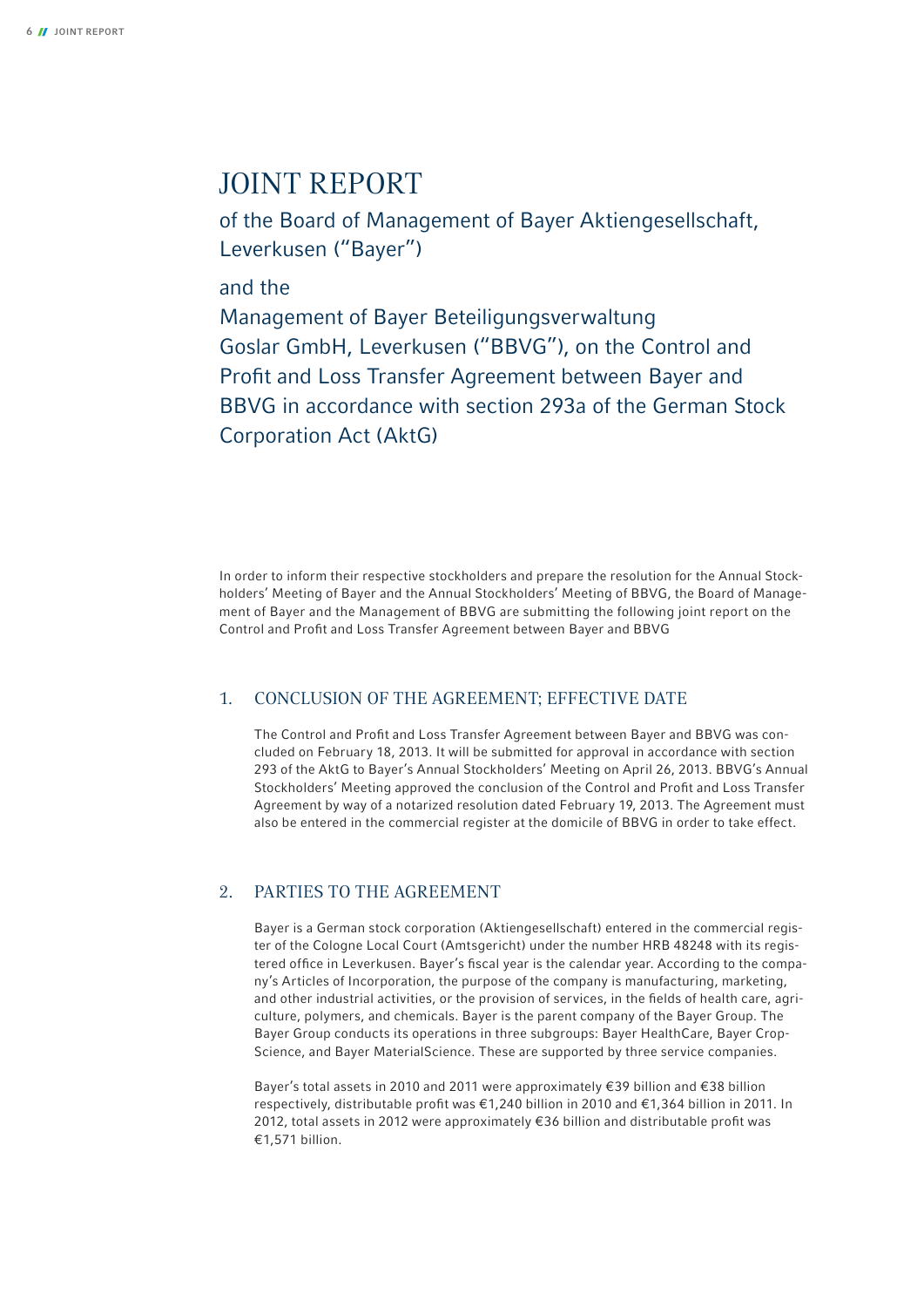BBVG is a German limited liability company (Gesellschaft mit beschränkter Haftung) entered in the commercial register of the Cologne Local Court under the number HRB 59487. Its fiscal year is the calendar year. The company's registered office is in Leverkusen, but its management is in Schönefeld. Its capital stock amounts to €42,000,000.00. The sole shareholder is Bayer. The purpose of the company is to manage its own assets. The company is authorized to undertake all business that is related to, or directly or indirectly serves, the purpose of the company. The company may establish, acquire, and invest in other enterprises.

BBVG was formerly known as H.C. Starck GmbH, Goslar, which was a wholly owned Group company of Bayer AG and was active in particular in the manufacture and distribution of ceramic and metal products. It transferred its operations to a limited partnership in 2006 by means of a spin-off by way of acquisition. Since the sale of the shares of the limited partnership to an acquirer, which was completed in February 2007, BBVG's main focus has been on the investment of the proceeds of the sale that accrued to it.

BBVG's total assets in recent fiscal years amounted to approximately €500 million per year. Net income in 2010 was approximately €1.6 million and approximately €5.4 million in 2011. In 2012, BBVG generated a net loss of approximately €16.8 million.

One of the factors contributing to the net loss in 2012 was an investment in October 2012 in shares in an investment fund amounting to €200.00 million for the purpose of diversifying its short-term investment portfolio. Write-downs of around €3.6 million had to be charged on these shares as of December 31, reducing net income. The company's higher tax expense in 2012 is attributable to the completed tax audit for the years 2007 to 2009 and to income in connection with the shares in the investment fund to be recognized in the tax accounts only. When the shares are redeemed, the fact that income has already been taxed will reduce taxable income.

#### 3. Explanation of the Control and Profit and Loss Transfer Agreement

BBVG places the management of its company under the control of Bayer in section 1 of the Agreement. On its entry into force, the Agreement thus establishes that Bayer has special powers to manage the Group. Bayer is entitled to issue instructions to the Management of BBVG with regard to the management of the company. To the extent that no instructions are issued, the Management of BBVG manages the company at its own responsibility.

The right to issue instructions is determined in accordance with section 308 of the AktG. BBVG is required to follow legitimate instructions. Instructions can also be issued that are detrimental to BBVG if they serve the interests of Bayer and companies that are members of the Bayer Group. The Management is not required to comply with any prohibited instructions, for example, instructions that would violate mandatory statutory provisions if they were to be followed. Furthermore, no instruction to amend, maintain, or terminate the Agreement may be issued.

BBVG undertakes to transfer its entire profit to Bayer. Subject to the creation or release of reserves, net income for the year before transfer of profit, reduced by any loss carried forward from the previous year and the amount subject to a restriction on distribution in accordance with section 268(8) of the German Commercial Code (HGB), must be transferred. BBVG may transfer amounts from net income for the year to other retained earnings with Bayer's consent to the extent that this is permissible under commercial law and is economically justified, based on prudent business judgment. Other retained earnings created during the course of the Agreement must be released if required by Bayer and must be used to offset the net loss for any year or transferred as profit. This provision corresponds to the restrictions on transferring profit set out in section 301 of the AktG that apply in this case, with the necessary modifications. Section 301 of the AktG, as amended, also applies, with the necessary modifications.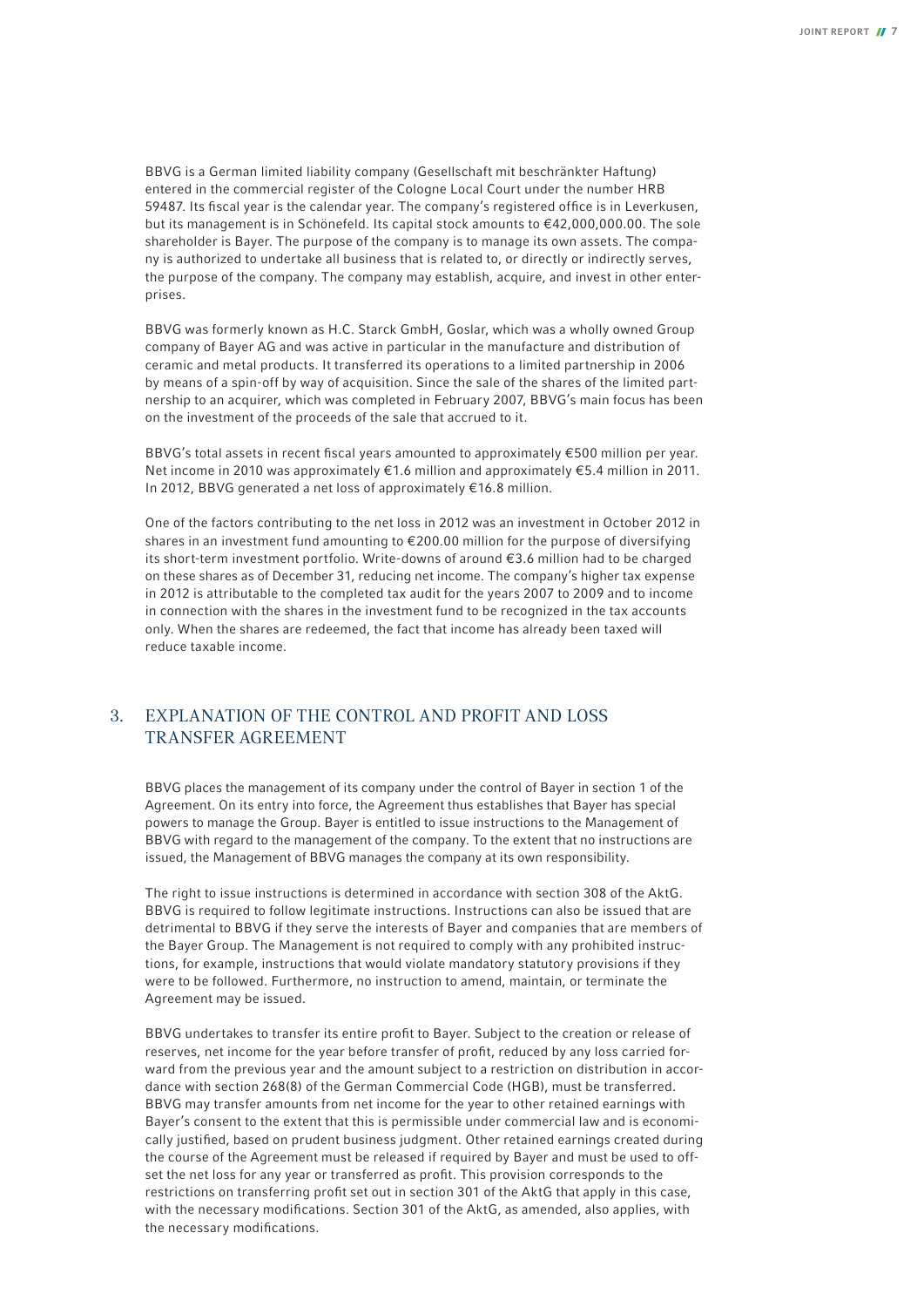Bayer is required to absorb the losses in accordance with section 302 of the AktG, as amended. Pursuant to section 302 of the AktG, Bayer is obligated to compensate any net loss for the year arising during the term of the Agreement to the extent that it is not offset by withdrawing amounts from other retained earnings that were transferred to such reserves during the course of the Agreement. By way of application of section 302(3) of the AktG, with the necessary modifications, BBVG may not waive or settle the claim to have losses offset until three years after the date on which entry or termination of the Agreement in the commercial register is deemed to have been announced.

The Agreement takes effect upon entry in the commercial register at the domicile of BBVG and applies retroactively for the period from the start of the fiscal year in which the entry was made, except for the right to issue instructions. The Agreement can be terminated with regular notice of termination effective at the end of a calendar year, giving six months' notice, but for the first time as of the end of the fiscal year that ends at least five years after the beginning of the fiscal year in which the Agreement takes effect. If the Agreement is not terminated, it will be automatically extended by one fiscal year in each case, subject to the same notice period. In addition, the Agreement can be terminated for good cause without compliance with any notice period. This applies especially to Bayer in the event that Bayer is no longer the majority shareholder in BBVG, another shareholder has acquired a stake in BBVG, or one of the cases set out in administrative order R 60(6) sentence 2 of the German Corporate Income Tax Guidelines (KStR) of 2004 or an administrative order replacing it applies. Good cause for extraordinary termination also extends to the merger, split-off, or liquidation of one of the Parties.

To ensure recognition as a consolidated tax group, the Agreement had to be concluded for a period of at least five calendar years. To allow the tax advantages of the consolidated tax group to be used commencing with the year of entry in the commercial register, the Parties have agreed on the retroactive effect of the Agreement described above.

The Control and Profit and Loss Transfer Agreement does not provide for any compensation payments or any settlement for minority shareholders because Bayer is the sole shareholder in BBVG.

Since Bayer holds all of the shares of BBVG, no examination of the Control and Profit and Loss Transfer Agreement by an expert auditor (contract auditor) is required under section 293b(1) 1 of the AktG, with the necessary modifications, and no report on any audit must be prepared under section 293e of the AktG.

#### 4. Economic Importance and Purpose of the Control and Profit and Loss Transfer Agreement

The Control and Profit and Loss Transfer Agreement serves the purpose of establishing a consolidated tax group for corporate income tax purposes between Bayer and BBVG under section 14 of the German Corporate Income Tax Act (KStG). In addition, the Agreement is intended to establish a consolidated trade tax group between Bayer and BBVG in accordance with section 2(2) of the German Trade Tax Act (GewStG). Therefore, the Agreement contains the standard provisions for any control and profit and loss transfer agreement entered into to establish a consolidated tax group within a group of companies.

The consolidated tax group for corporate income tax and trade tax purposes results in consolidated taxation of BBVG (the tax group subsidiary) and Bayer (the tax group parent). This enables profits and losses to be offset against each other for tax purposes. For purposes of trade tax, BBVG, as the subsidiary, constitutes a permanent establishment of Bayer, the parent. Only Bayer as the tax group parent is liable for trade tax.